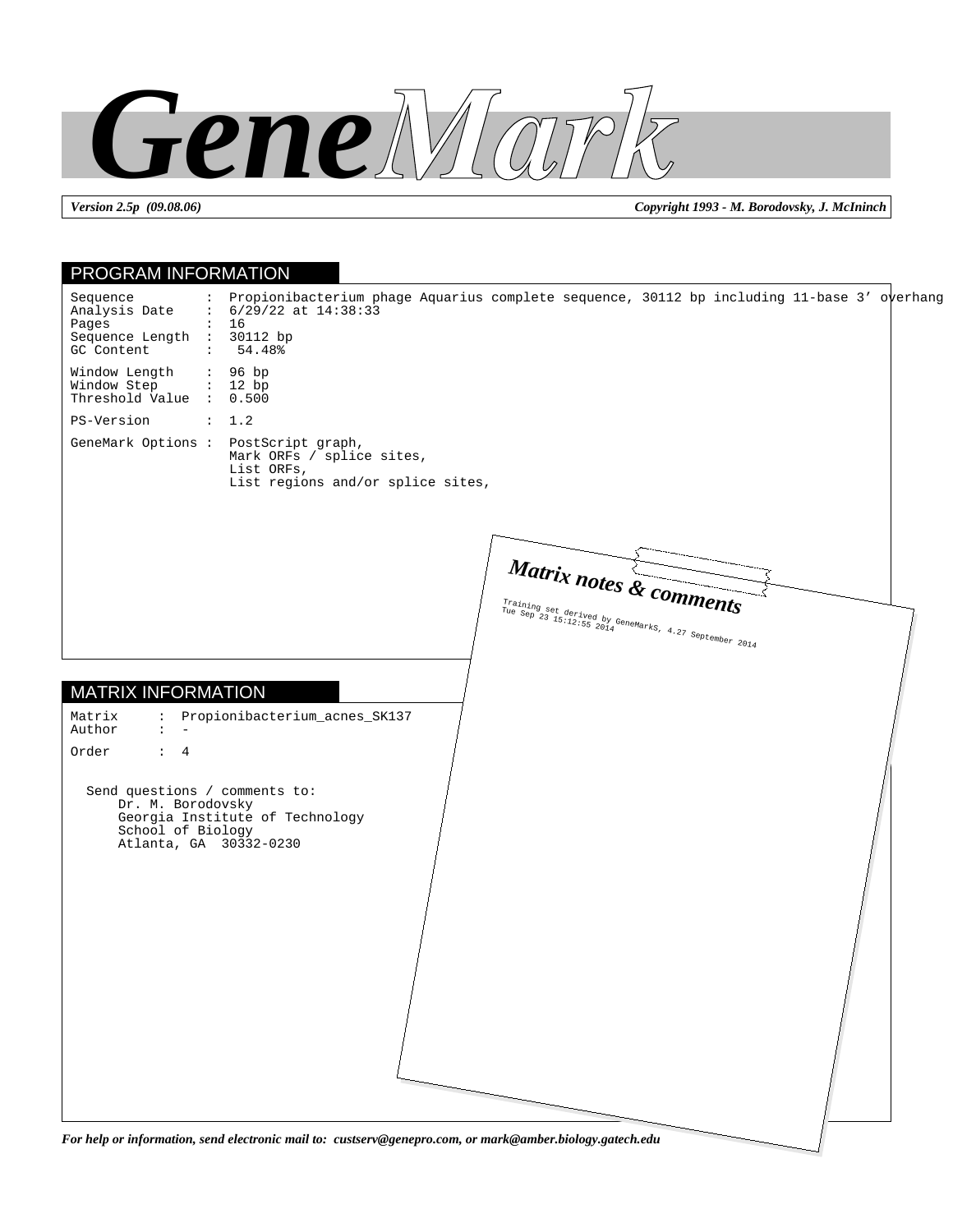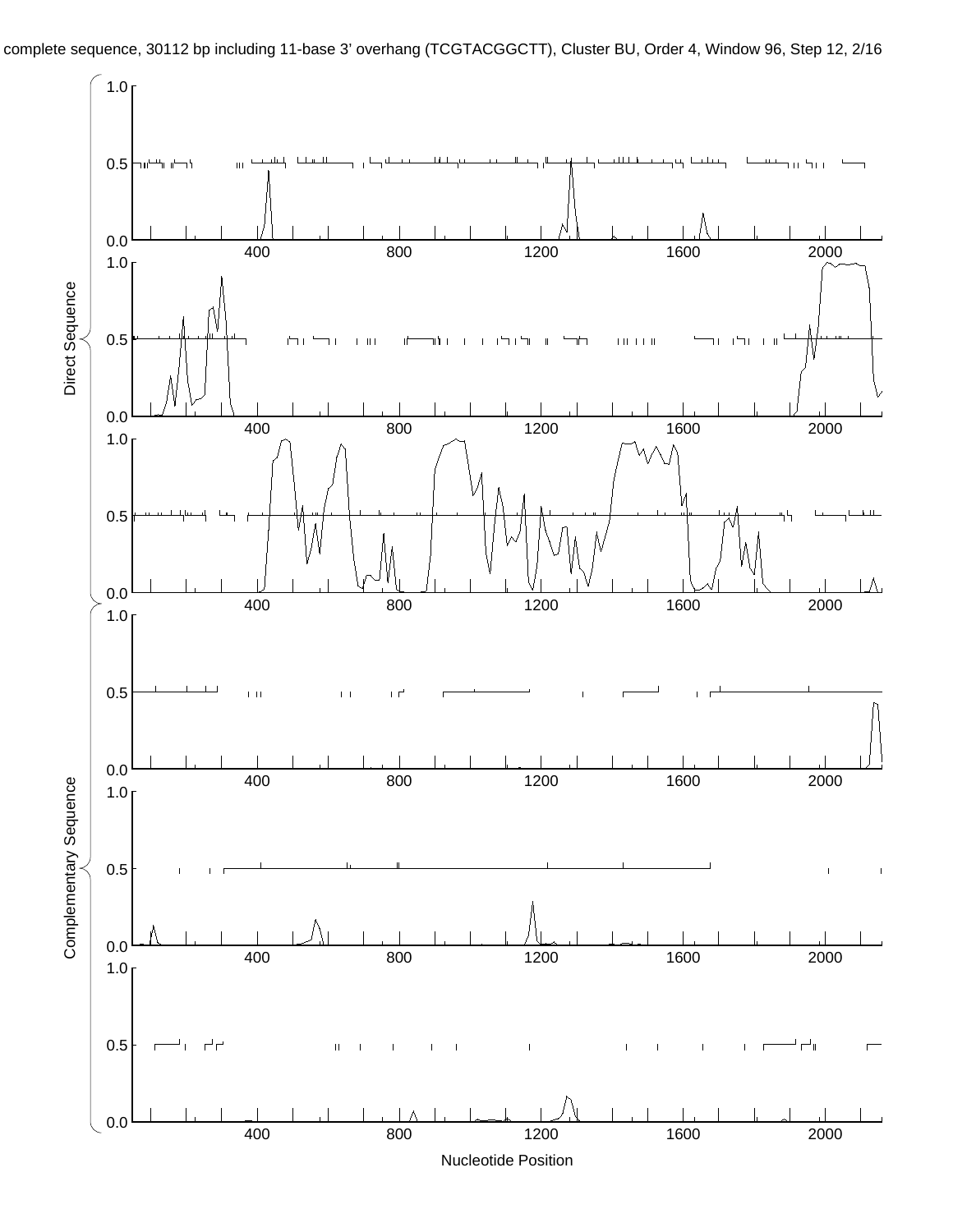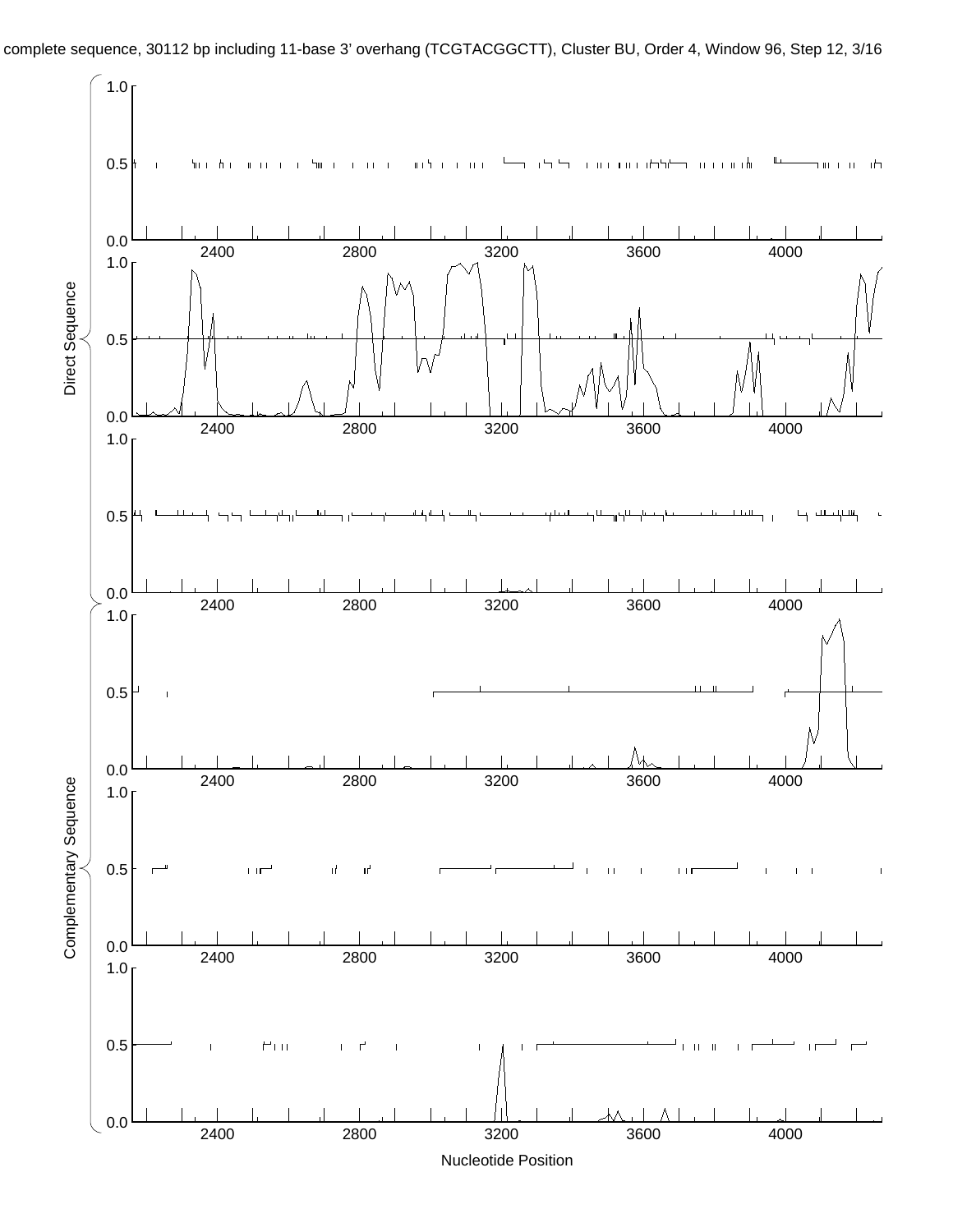

complete sequence, 30112 bp including 11-base 3' overhang (TCGTACGGCTT), Cluster BU, Order 4, Window 96, Step 12, 4/16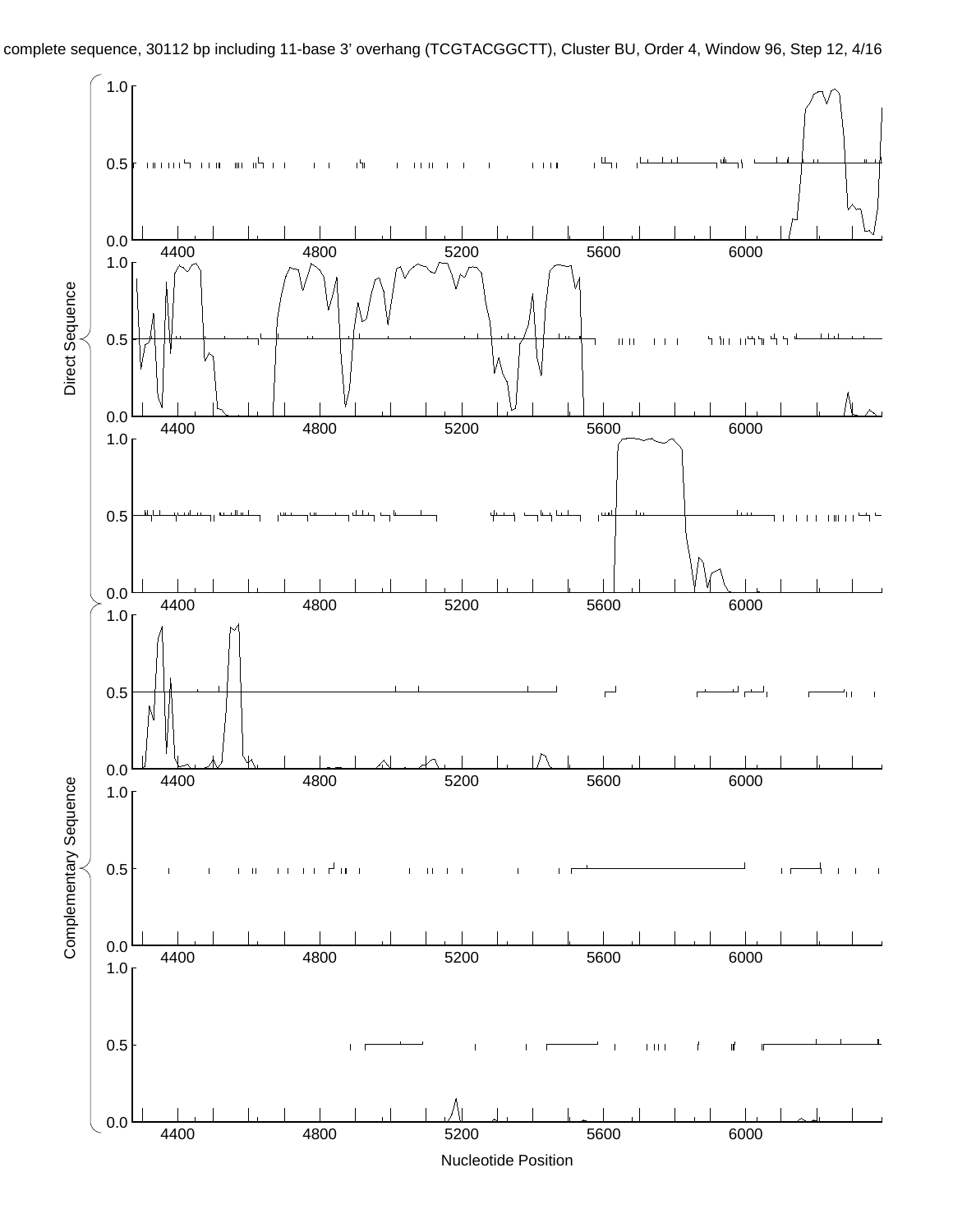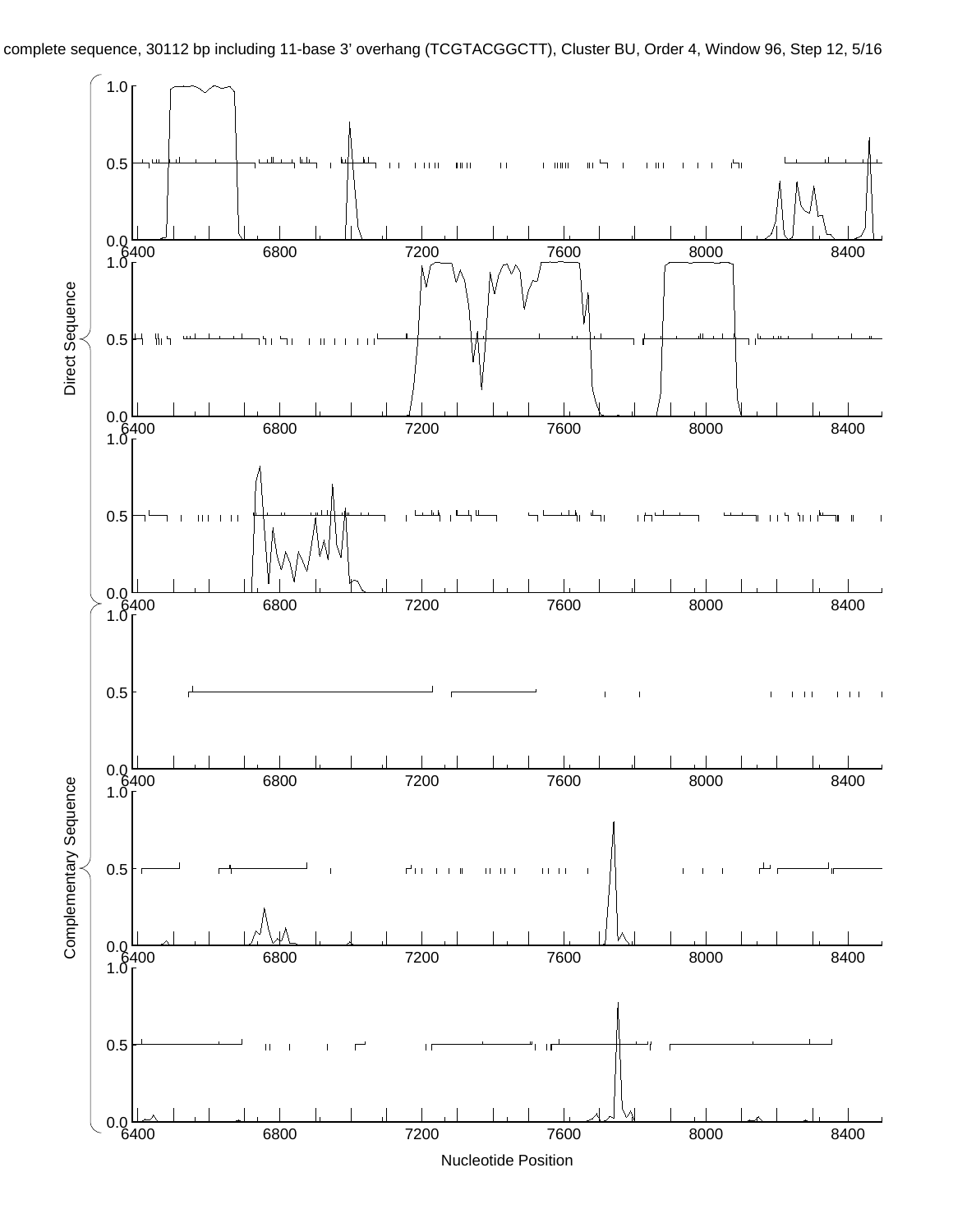

complete sequence, 30112 bp including 11-base 3' overhang (TCGTACGGCTT), Cluster BU, Order 4, Window 96, Step 12, 6/16

Nucleotide Position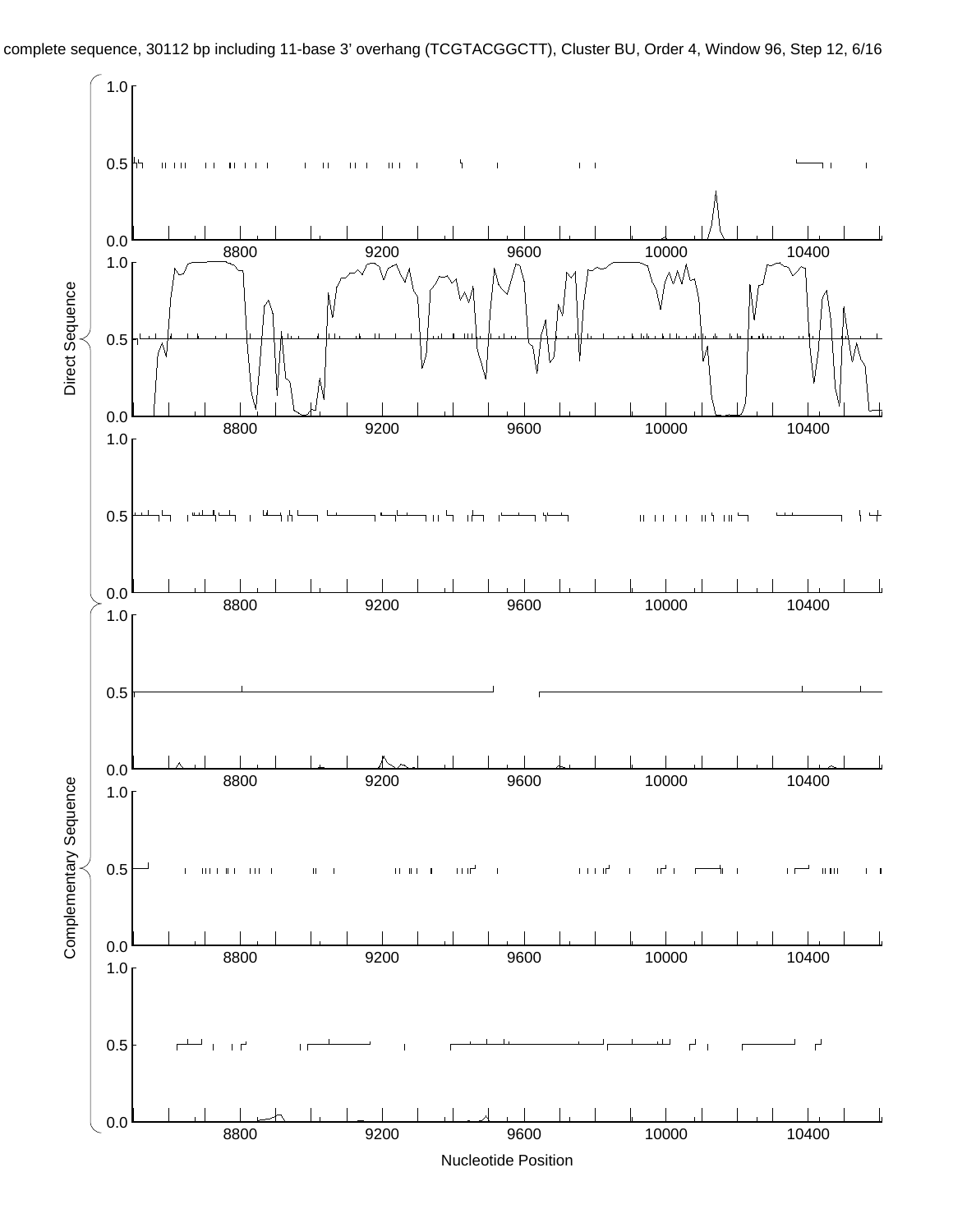

complete sequence, 30112 bp including 11-base 3' overhang (TCGTACGGCTT), Cluster BU, Order 4, Window 96, Step 12, 7/16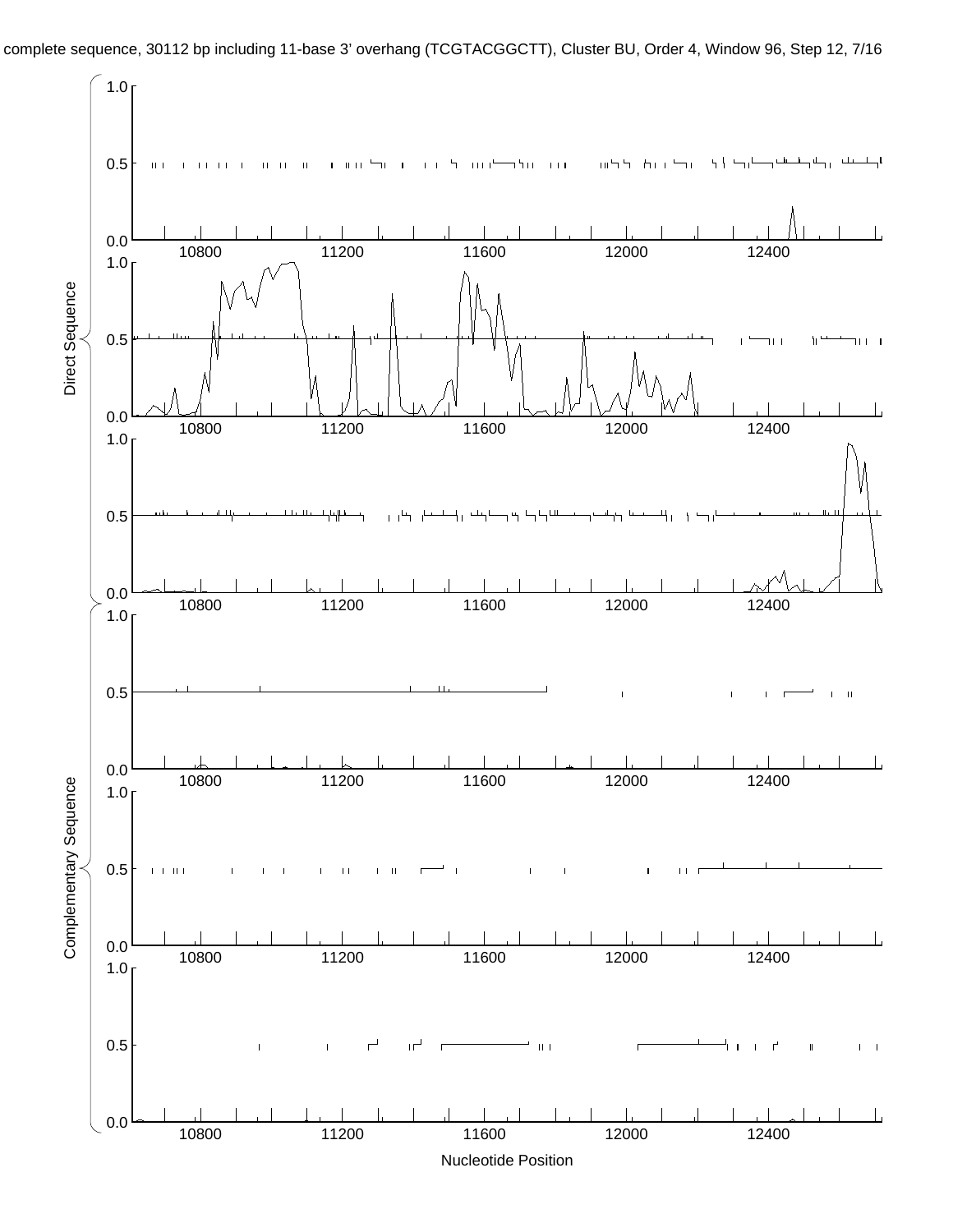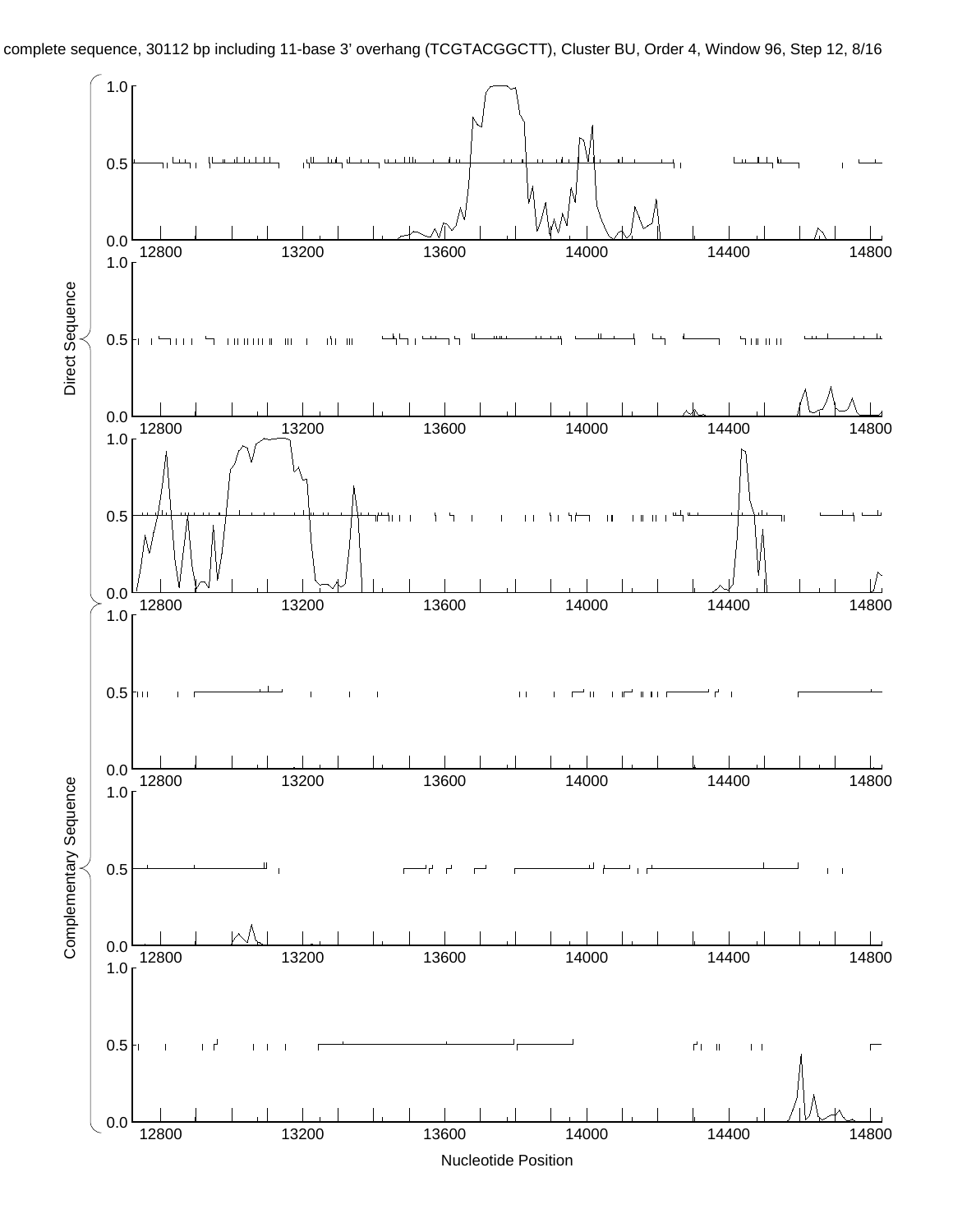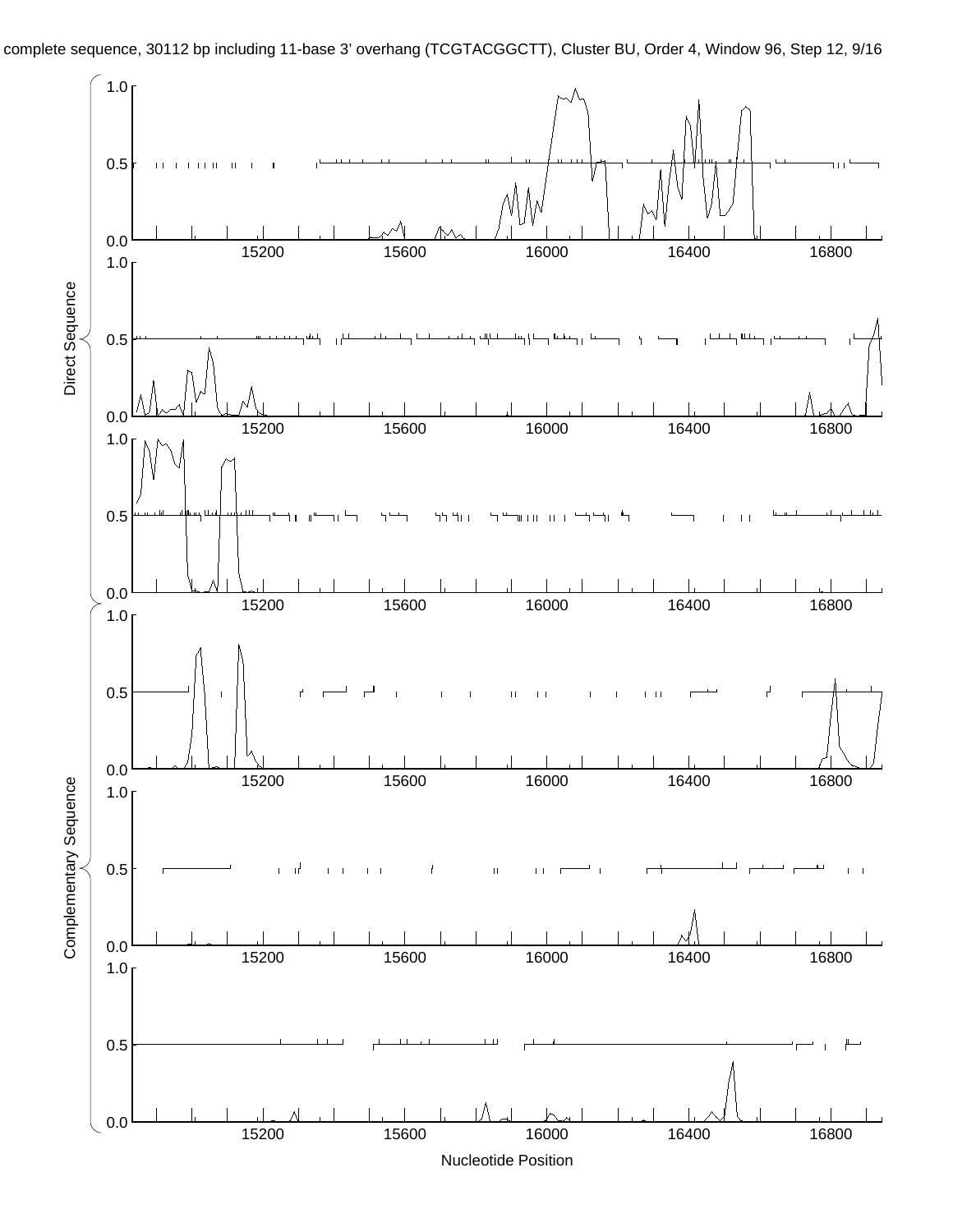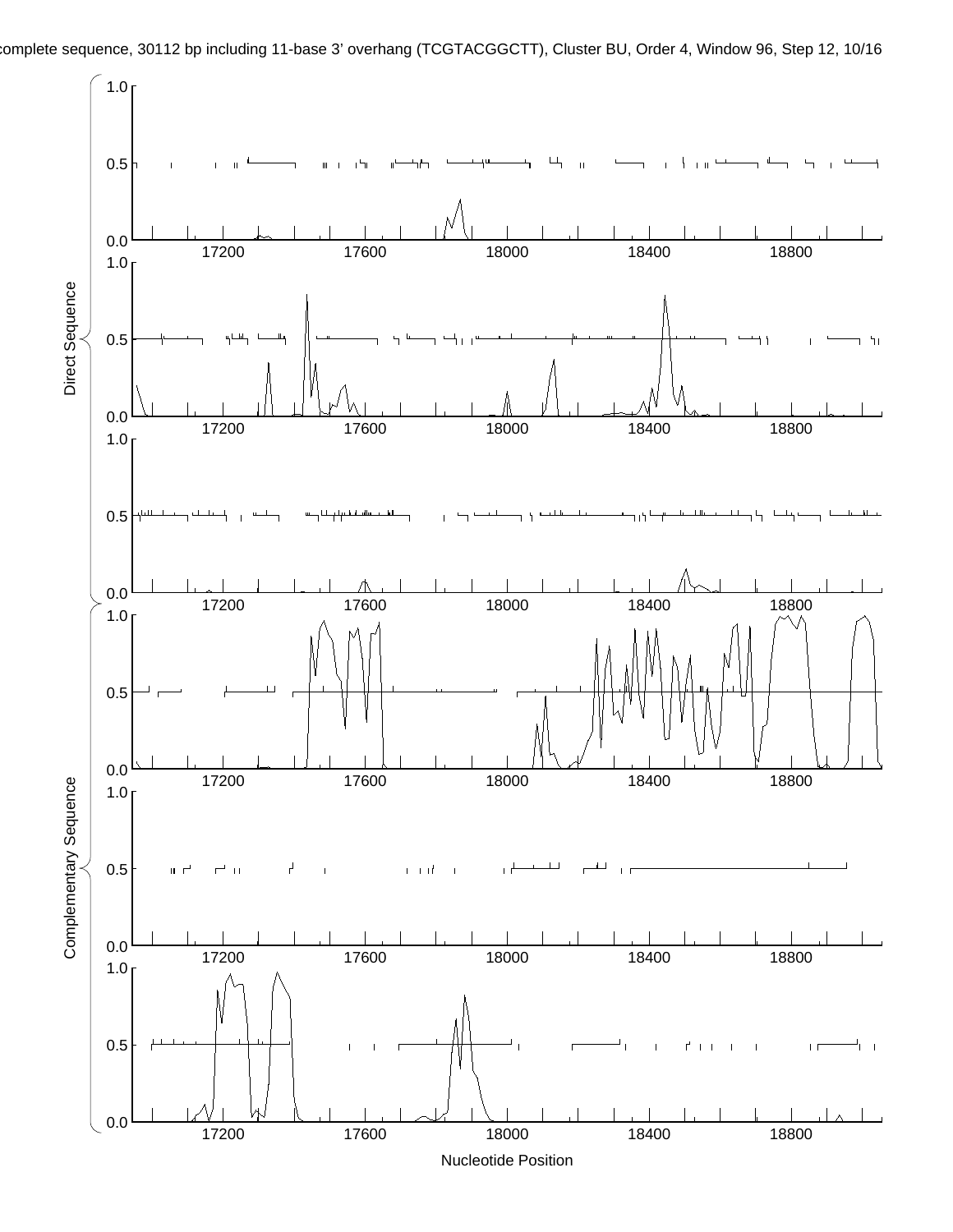

Nucleotide Position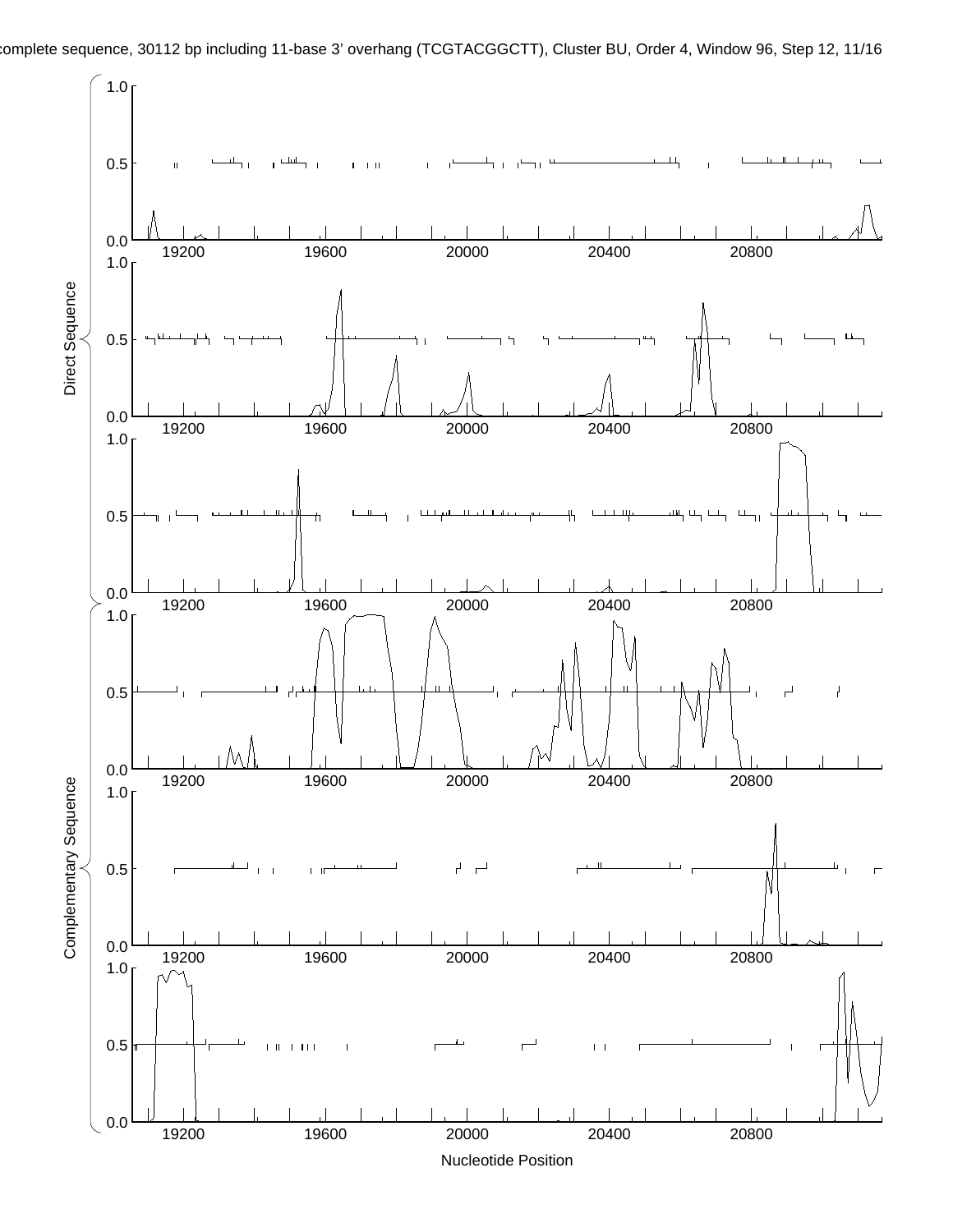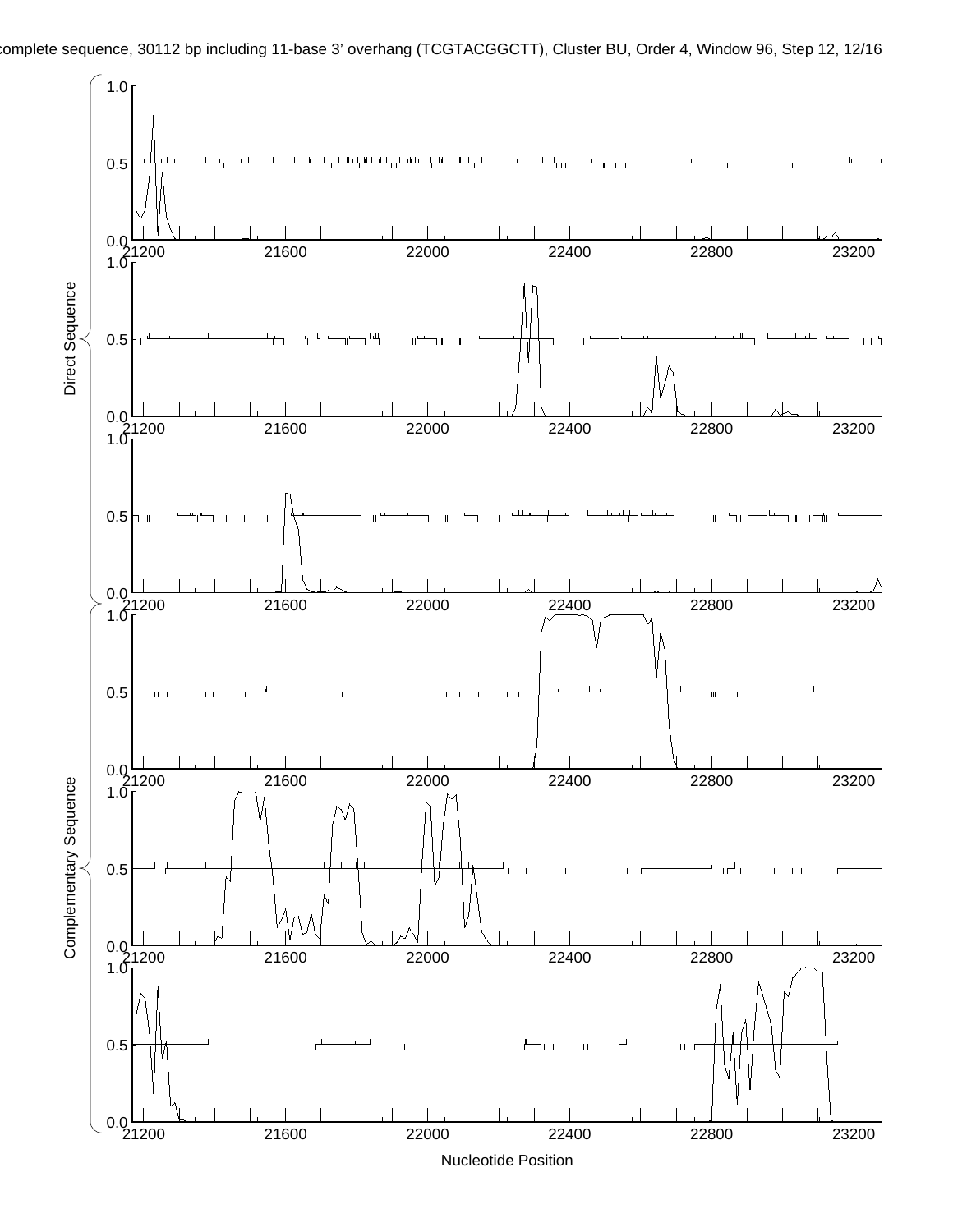

complete sequence, 30112 bp including 11-base 3' overhang (TCGTACGGCTT), Cluster BU, Order 4, Window 96, Step 12, 13/16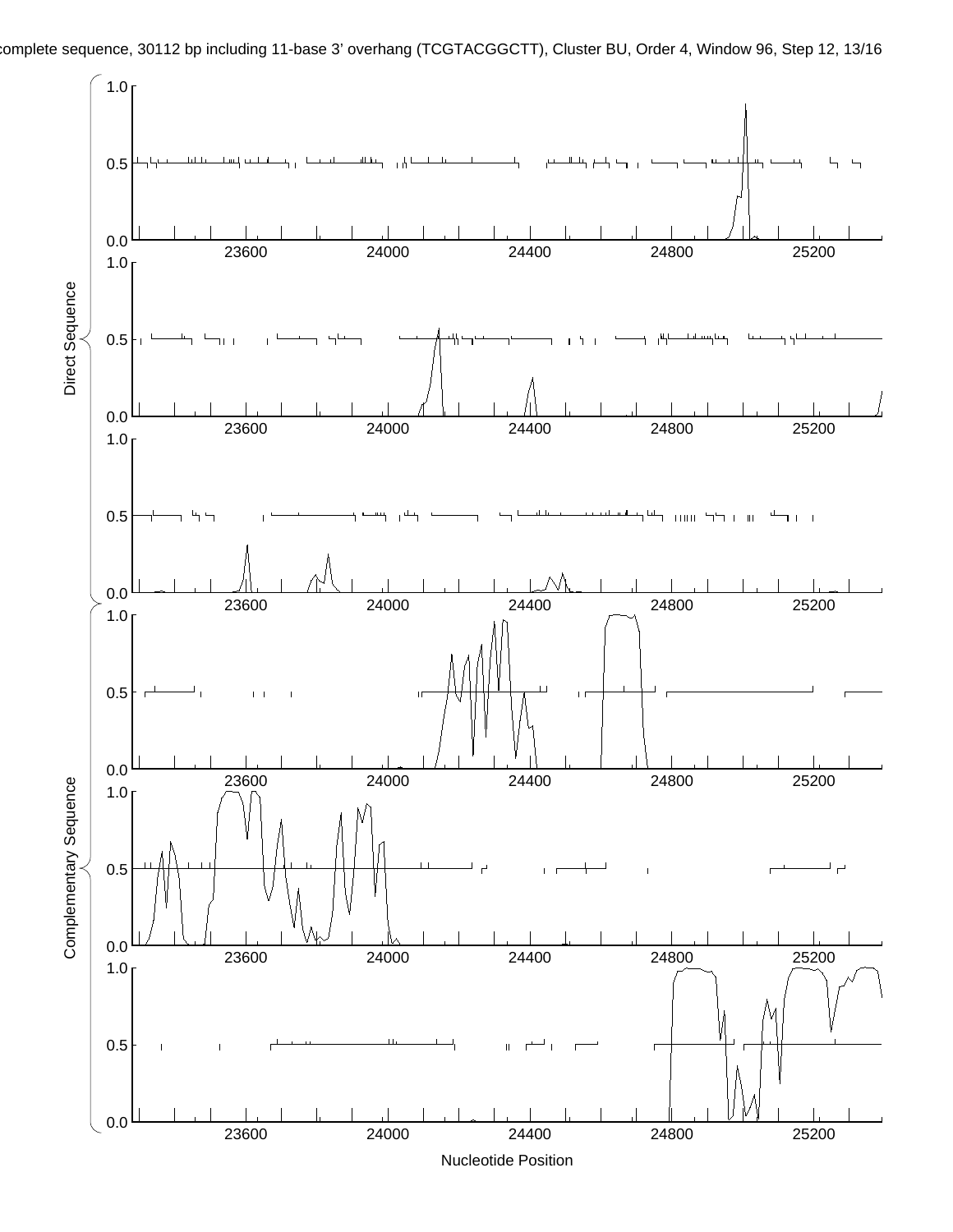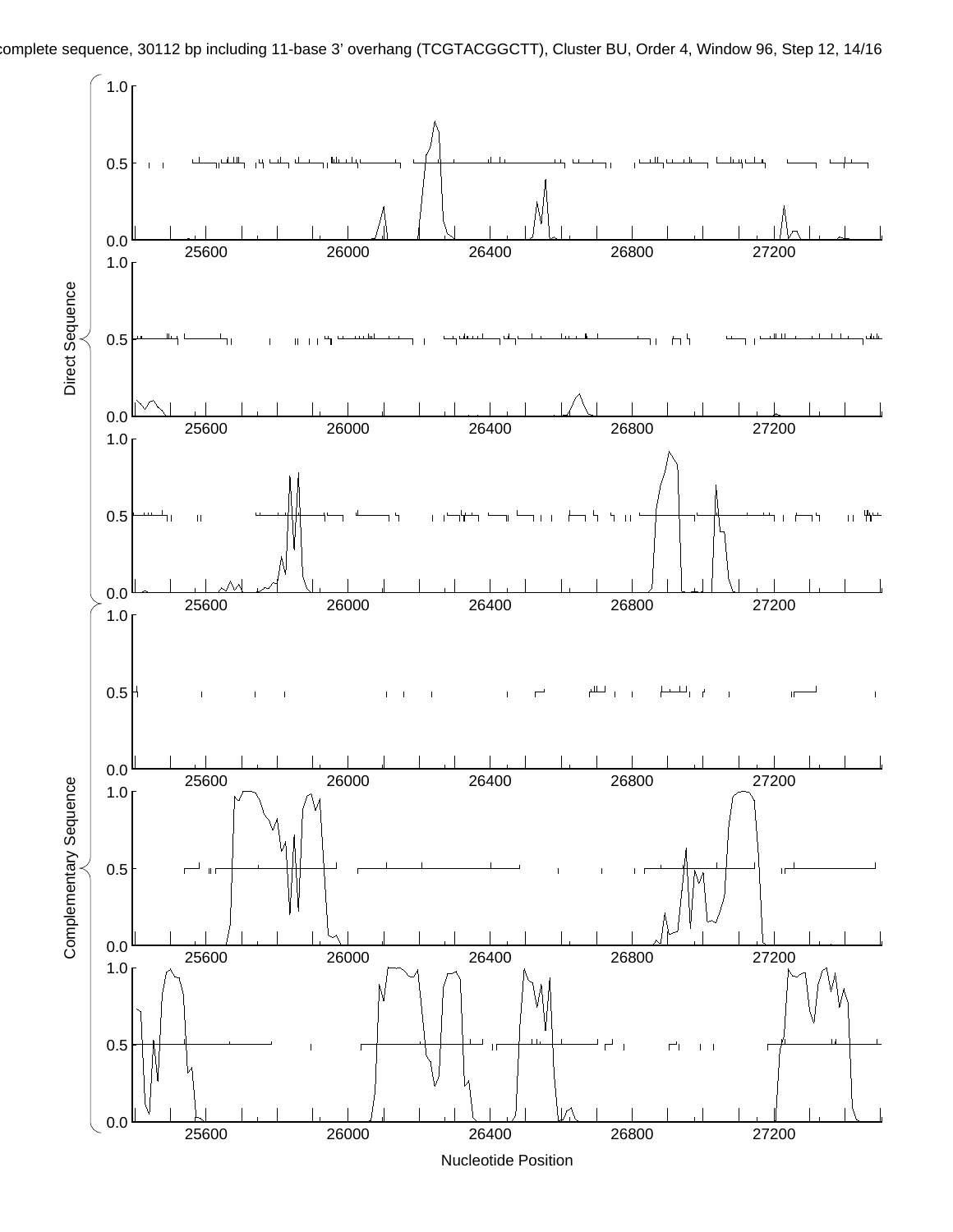

complete sequence, 30112 bp including 11-base 3' overhang (TCGTACGGCTT), Cluster BU, Order 4, Window 96, Step 12, 15/16

Nucleotide Position